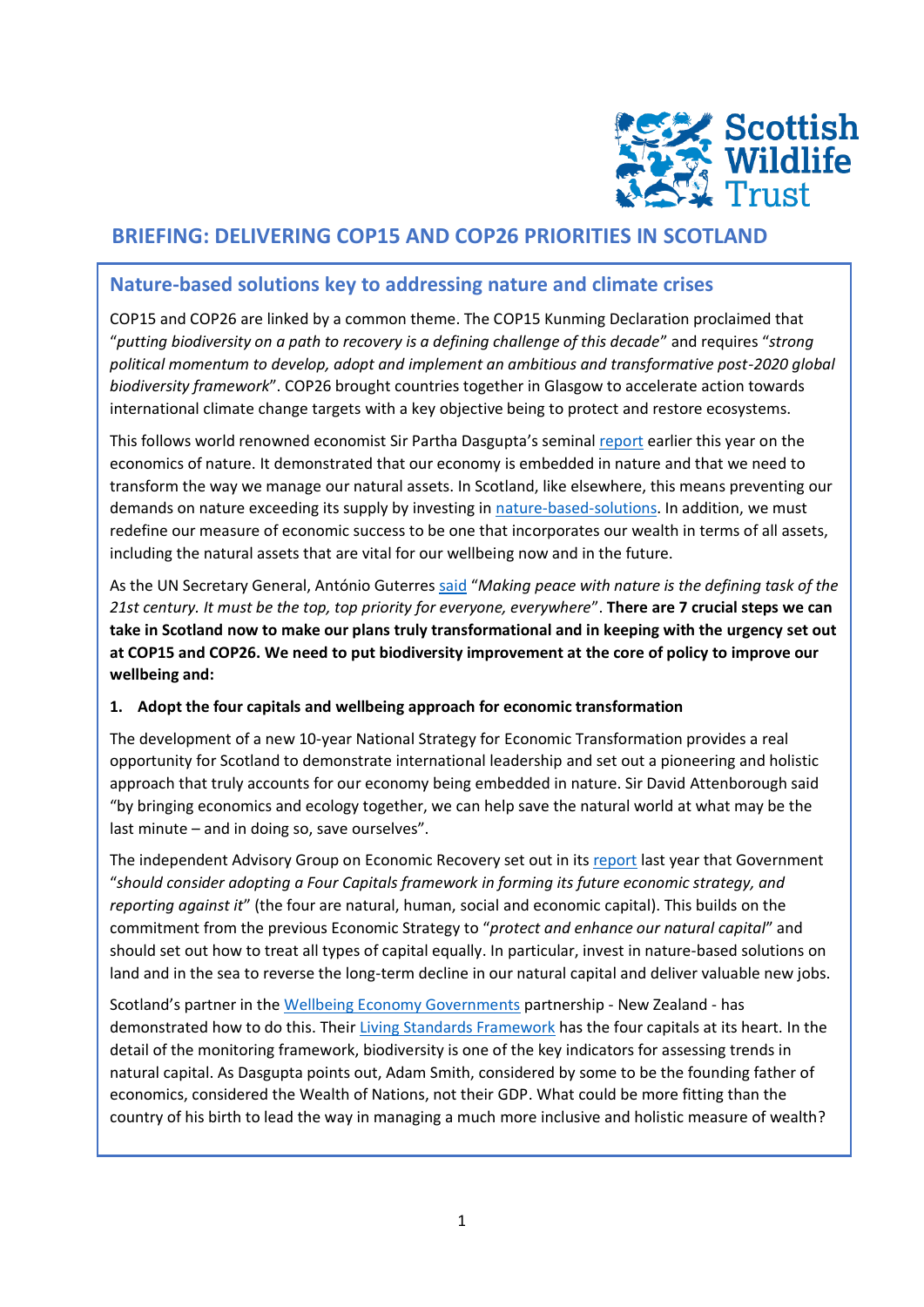#### **2. Move quicker on setting new nature targets**

The long-term decline in Scotland's biodiversity is well documented in the [State of Nature Report](https://nbn.org.uk/wp-content/uploads/2019/10/State-of-Nature-2019-Scotland-summary-v2.pdf) and the fact that Scotland ranks 28<sup>th</sup> from bottom out of 240 countries in the [Biodiversity Intactness Index.](https://www.rspb.org.uk/globalassets/downloads/about-us/48398rspb-biodivesity-intactness-index-summary-report-v4.pdf) To galvanise efforts to redress this decline and give biodiversity parity with other areas of policy such as climate change we need legally binding targets for biodiversity. It is encouraging that the Programme for Government committed to bring forward a new Natural Environment Bill that includes "targets for nature restoration that cover land and sea, and an effective, statutory, target-setting monitoring, enforcing and reporting framework". However, it is disappointing that the Bill will not be brought forward until year 3 of this Parliament and we hope that it can be delivered sooner, with ambitious targets backed by a well-resourced and transformational Biodiversity Strategy. If we don't act quicker the framework will not be in place until we are halfway through the UN's Decade of Ecosystem Restoration, which is far too late. It is important that we also set the right targets and that they should include increasing wildlife populations and their spread across Scotland, ending the threat of species going extinct and increasing the extent and quality of habitats on land and in the sea.

### **3. Double down on agricultural payments reform**

Dasgupta highlights how subsidies that harm the environment far outweigh those that benefit them, with fossil fuel and agricultural subsidies being two of the biggest. The current system of £600m of farm subsidies in Scotland is no different and fails to address the climate and biodiversity impacts of farming activities. There is a lack of policy coherence and the timetable for change needs to be clearly set out and payments redesigned to deliver more for nature and biodiversity. For these reasons the signal by Government that half of all funding for farming and crofting will shift by 2025 towards conditional measures that support biodiversity and help lower carbon emissions is a good start. Government can still go further by giving greater clarity on the consultation and transition process, what conditionality entails and setting out how the remaining 50% of payments that will remain unconditional will evolve beyond 2025.

### **4. Deliver new nature networks and better planning**

Current land management practices are one of the biggest drivers of habitat and wildlife loss and result in space for wildlife continually being squeezed into increasingly small, isolated and more vulnerable islands of habitat. [Nature Networks](https://www.scotlink.org/link-campaigns/nature-networks-matter/) can help reverse these pressures and make biodiversity more resilient. The Government's commitment over the course of this Parliament to "*Ensure that every Local Authority area will have a Nature Network of new, locally driven projects which aim to improve ecological connectivity across Scotland*" is welcome and needs to be urgently progressed with each authority undertaking an Ecological Coherence Plan lik[e that](https://www.thrivinggreenspaces.scot/project/workstreams/4?documentId=16&categoryId=1) done in Edinburgh to inform decision making. This also needs to be supported by a fourth [National Planning Framework](https://consult.gov.scot/planning-architecture/national-planning-framework-position-statement/) (NPF4) that ensures these local networks are coordinated, complementary and joined up with a National Network as a national development.

Dasgupta illustrates how [Biodiversity Net Gain](https://www.scotlink.org/wp-content/uploads/2021/09/Biodiversity-Net-Gain-Webinar-Report-Sept-2021.docx.pdf) can improve 'natures quantity and quality' and this should be an important tool for NPF4 which should place a duty of securing positive effects for biodiversity on all new development. The 2019 Planning Bill contained provisions for Scottish Ministers to bring forward regulations for an Infrastructure Levy that can be applied to new development by local authorities and used by them to fund investment including in blue and green infrastructure. Current plans are to bring forward legislation in 2023-24 but that is too long to wait for something agreed in 2019 and that is needed now to facilitate vital funding for local Nature Networks, such a[s Riverwoods.](https://scottishwildlifetrust.org.uk/our-work/our-projects/riverwoods/)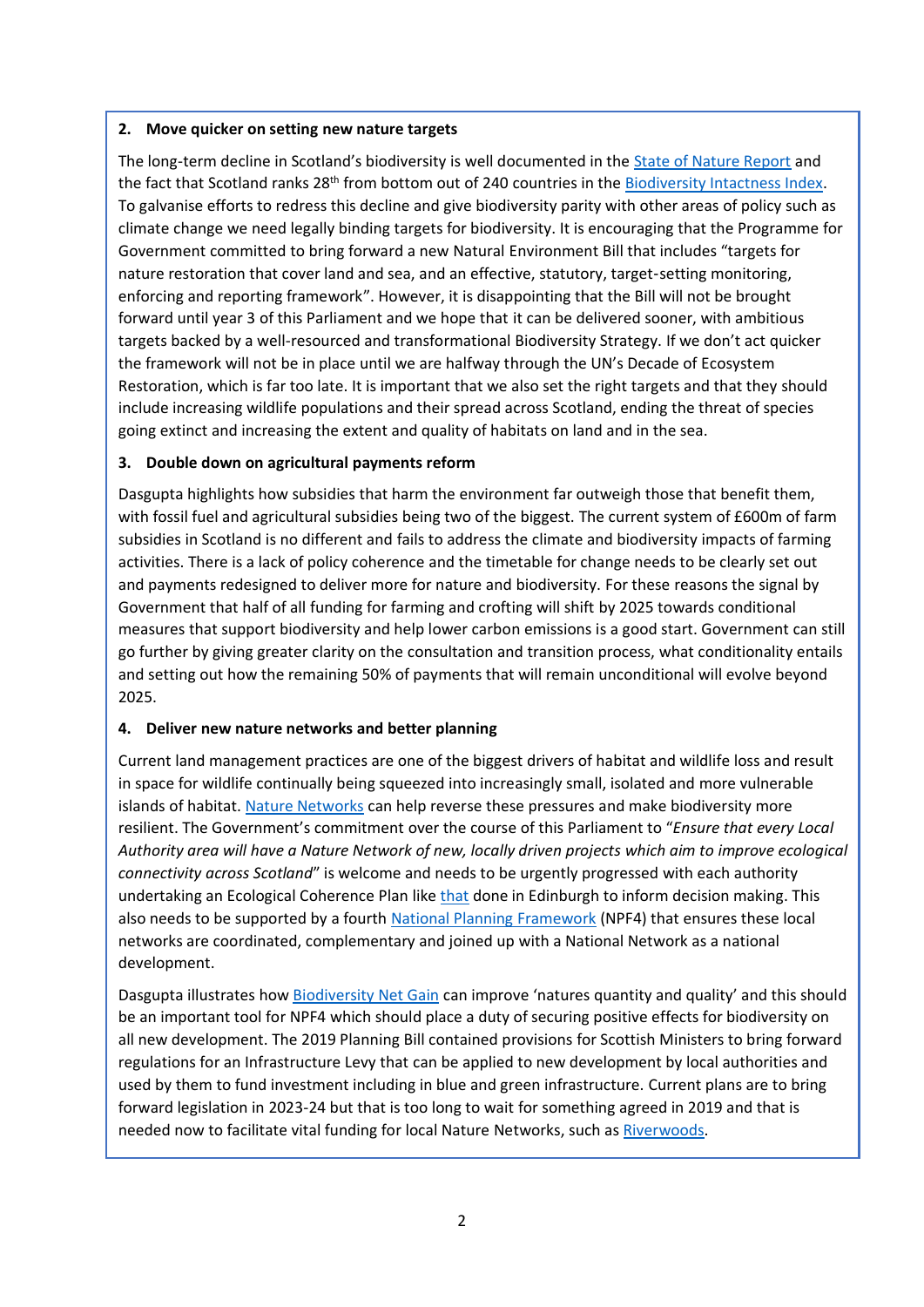#### **5. Fast-track regional land use management**

With strategic guidance from government, the [Regional Land Use Partnerships](https://www.landcommission.gov.scot/news-events/news/regional-land-use-partnerships-to-help-drive-urgent-climate-action) (RLUPs) planned for 2023 can play a vital role in co-creating the regional approach across all stakeholders. This includes delivering local Nature Networks and nature-based solutions, whilst also helping identify local environmental priorities for the new system of agricultural payments. The current [5 pilots](https://blogs.gov.scot/rural-environment/2021/02/05/working-together-to-maximise-the-potential-of-our-land/) need to progress quickly and help speed up delivery of all RLUPs so they are ready to deliver on these key objectives across Scotland. It is concerning that at the moment Government's commitment seems to be lacking resources and also somewhat conditional on the success of the pilots. While we should learn from the experience of the pilots Government should also be fully committed to planning for the full role out of RLUPs from 2023.

### **6. Transform our marine environment**

Scotland's seas play a key role in all our lives but they have never been in a poorer state of health. Our [seas](https://scottishwildlifetrust.org.uk/our-work/our-projects/living-seas/) are becoming increasingly busy and will continue to decline in health unless we fundamentally change how we manage marine activities. The inclusion of Highly Protected Marine Areas in the Programme for Government and confirmation of the intention to protect 10% of Scotland's seas from extractive, destructive and depositional activities is welcome as it was one of our key policy asks in the [Nature Recovery Plan.](https://scottishwildlifetrust.org.uk/our-work/our-advocacy/policies-and-positions/nature-recovery-plan/) However, current legislation only allows for the designation of protected areas for specific features (habitats or species), rather than protecting everything within a specified area. The intention is that the Natural Environment Bill will address this legislative gap and is another reason why this Bill should be brought forward without delay.

Urgent reform of [aquaculture regulation](https://scottishwildlifetrust.org.uk/wp-content/uploads/2016/09/Finfish-aquaculture-policy.pdf) is needed to address the environmental impact of existing farms. However, the proposed review of the salmon farming regulatory process, beginning with an initial review led by Professor Russel Griggs is perplexing. The three-year timeframe for the review suggests that any significant reform of regulation won't happen until 2025 at the earliest – seven years after the Rural Economy and Connectivity Committee's inquiry concluded that the "status quo in terms of the regulatory regime in Scotland was not an option". With two recent parliamentary inquiries into salmon farming, and numerous consultations on salmon farm management and regulation, it is unclear what additional insight this review will provide.

We also need to see more progress on new policies and, where necessary, legislation to support a fair transition to a modern, climate and nature positive [fishing industry.](https://scottishwildlifetrust.org.uk/wp-content/uploads/2021/03/Fisheries-Management-Policy_Final.pdf) In addition, more investment is needed to give Scottish marine authorities the capacity to enforce compliance and ensure ocean recovery.

### **7. Unlock new methods of conservation finance**

Dasgupta also highlighted that we need to transform our finance systems, so that financial flows to activities that increase our natural assets increase substantially. In Scotland natural infrastructure is already included in our Infrastructure Investment Plan but it must get its fair share of funding and at the scale necessary to deliver transformative change. We also need to consider how to make better use of existing funding and the Climate Change Committee has advised that we must also consider changes in tax policy. The Scottish National Investment Bank also has a key role to play given its objectives to invest to promote environmental wellbeing and biodiversity.